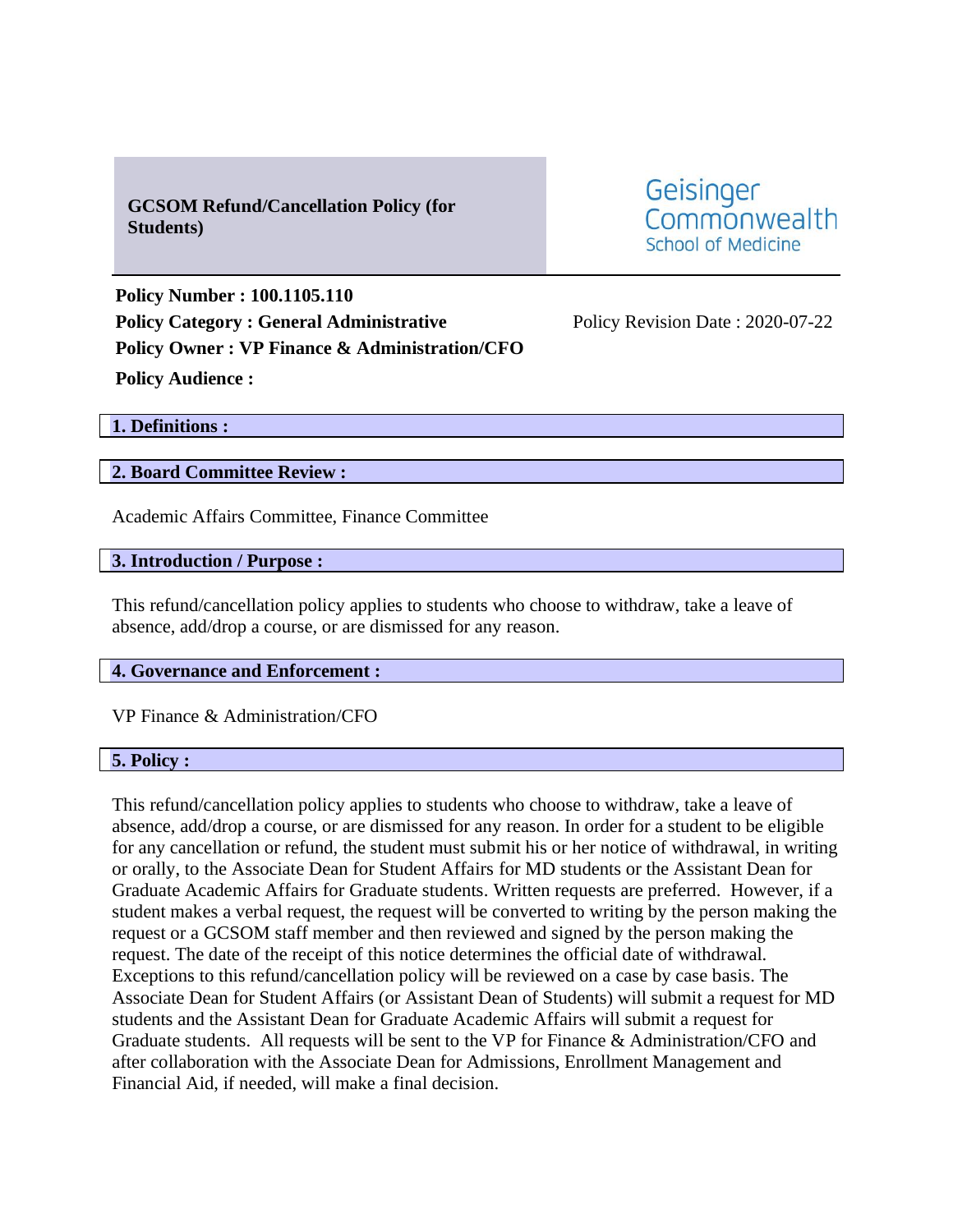Refunds will be made according to the following for all **MD students:**

Date of Withdrawal \*Cancellation Percentage

- On or before the first day of classes 100%
- Up to the end of the second week of classes 75%
- Up to the end of the fourth week of classes 50%
- Up to the end of the sixth week of classes 25%
- Beyond the sixth week of classes **0%**

Refunds will be made according to the following for all **Graduate School students**:

## **Full Fall, Spring and Summer Semesters:**

- Before the first day of classes to and including the 5th calendar day of the semester 100%
- Through and including the 12th calendar day of the semester 75%
- Through and including the 19th calendar day of the semester 50%
- Through and including the 26th calendar day of the semester 25%
- Beyond the 26th calendar day of the semester **0%**

## **Quarters:**

- Before the first day of classes to and including the 5th calendar day of the quarter 100%
- Through and including the 12th calendar day of the quarter 75%
- Through and including the 19th calendar day of the quarter 50%
- Beyond the 19th calendar day of the quarter **0%**

\*Refund/Cancellation Percentage refers to the percentage of a student's tuition charges that will be cancelled upon withdrawal.

Ordinarily, fees are non‐refundable, except for the Technology Fee, the Student Health Insurance Fee, and the Disability Insurance Fee, under certain conditions. The Student Health Insurance Fee may be prorated as described in the Student Health Insurance Policy. The Disability Insurance Fee is refundable for withdrawals that occur before the first day of classes. Any changes to this policy will be reflected on the Bursar's page of the student portal.

If a student going on a LOA wishes to maintain their technology package, they will be charged half of the current technology fee per semester/quarter of leave. The student is financially responsible for any outstanding funds to the institution and these must be paid at the time of the start of the leave. Any outstanding balance is to be paid prior to the student returning from LOA.

For purposes of this policy, one week equals five class days. The first day of classes for each semester/quarter is the date published in the Academic Calendar.

The student invoices for each semester/quarter will be available approximately 30 days before the first day of classes on Empower Web (bills are located by choosing the appropriate